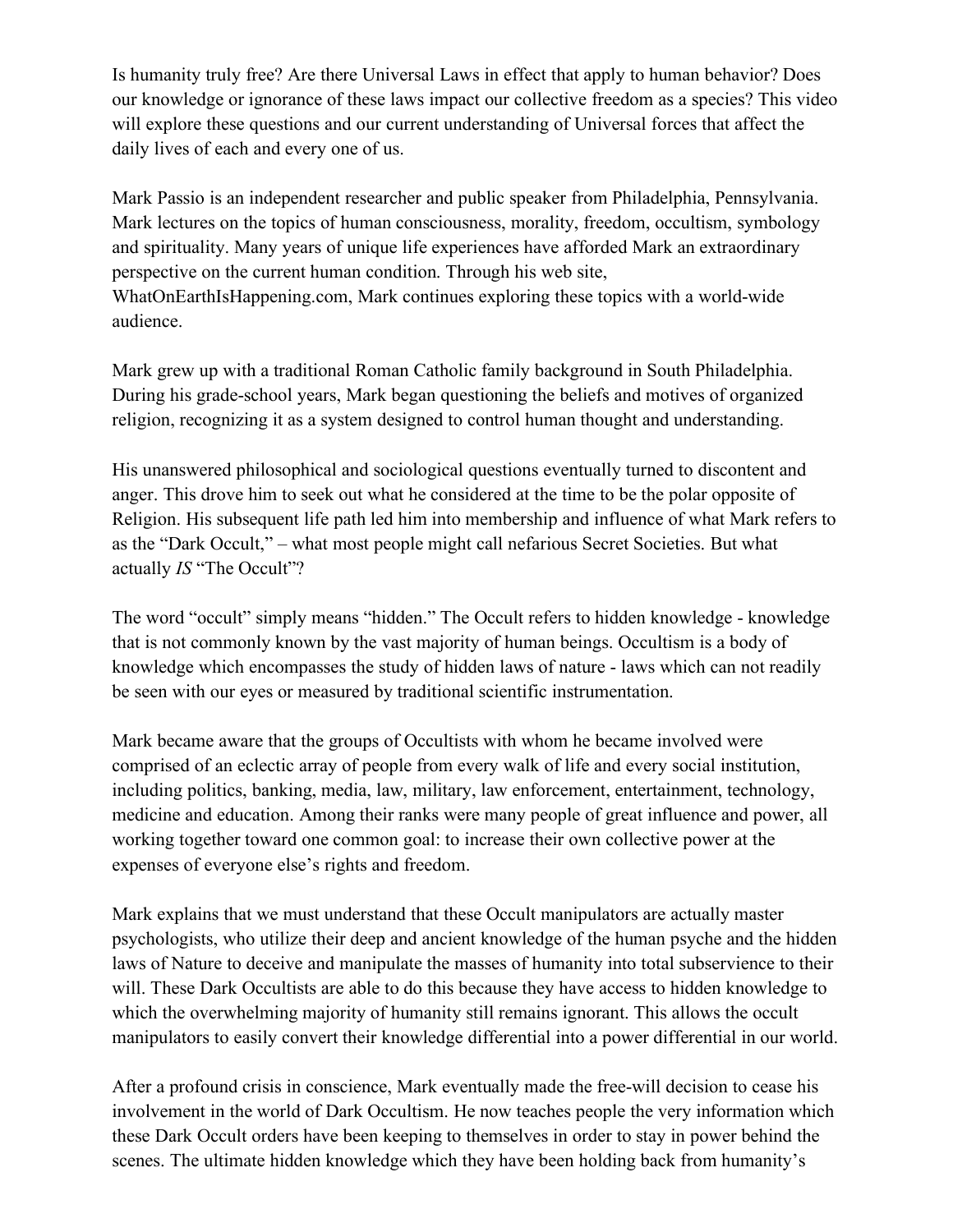awareness is called Natural Law, and it is *THE* Secret of *ALL* so-called "Secret Societies" throughout human history.

To understand what Natural Law *IS*, we must first know what it most certainly is *NOT*. Natural Law is *DEFINITELY NOT*, and has *ABSOLUTELY NOTHING* to do with Darwin's Theories on "evolution," the Darwinian "Survival of the Fittest," the so-called "Law of the Jungle," or the socalled "Natural Order" of nature as a dog-eat-dog world. So what actually *IS* "Natural Law"?

The definition of the word "natural" is "inherent to, and having a basis in, reality and nature" - in other words, *NOT* man-made. The definition of the word "law" is "an existing condition that is both binding and immutable." Binding means having an effect that cannot be escaped. Immutable means unable to be changed by anything or anyone.

Natural Law is a set of Universal, non-man-made binding and unchangeable conditions which govern the behavioral consequences of beings with the capacity for holistic intelligence. Natural Law governs the aggregate, or collective, free-will behavioral choices of entire populations by manifesting the consequences of the behaviors that we choose. The consequences which we receive are always dependent upon whether our chosen behaviors are either moral or immoral, or in other words, right or wrong. While we all have free will to choose which behaviors we will conduct, we are not not insulated from the moral consequences of our behavioral choices.

Natural Law is a body of laws that operate within the un-seen or non-physical realm, so they may be considered to be occulted, or hidden laws of nature. These laws are built into the fabric of reality, just like gravity and electromagnetism. However, since these governing dynamics operate in the non-physical realm, human beings must incorporate a much wider world-view in order to recognize and accept the existence and operation of these laws. The understanding of Natural Law is absolutely *NOT* a belief system or a religion. The workings of Natural law can be discovered and understood through its observable, measurable and repeatable *EFFECTS* in our world. In other words, the understanding of Natural Law actually constitutes a SCIENCE of morality, which requires no belief or faith. Belief or disbelief in these laws is completely irrelevant, as they exist as surely as any physical law, such as gravity, which we take for granted in daily life.

Natural Law is also known as Moral Law, Cosmic Law, Universal Law, Spiritual Law, The Law of Cause and Effect, Consequentialism, The Golden Rule, Karma, and many other names.

Why is understanding Natural Law so important? The understanding of Natural Law is critically important to human beings who seek to live in freedom and peace together. Since Natural Law delivers the consequences of an entire society's behavioral choices, based on whether their behavior was moral or not, it is of fundamental importance for human beings to know, with certainty, what the difference between right behavior and wrong behavior actually is.

A right is an action that does not cause harm to another sentient being. Most human beings can *NOT* provide that simple definition when asked. This is the primary reason that human beings are *LOSING* their rights and freedom. How can we possibly protect and keep what we can not even properly define?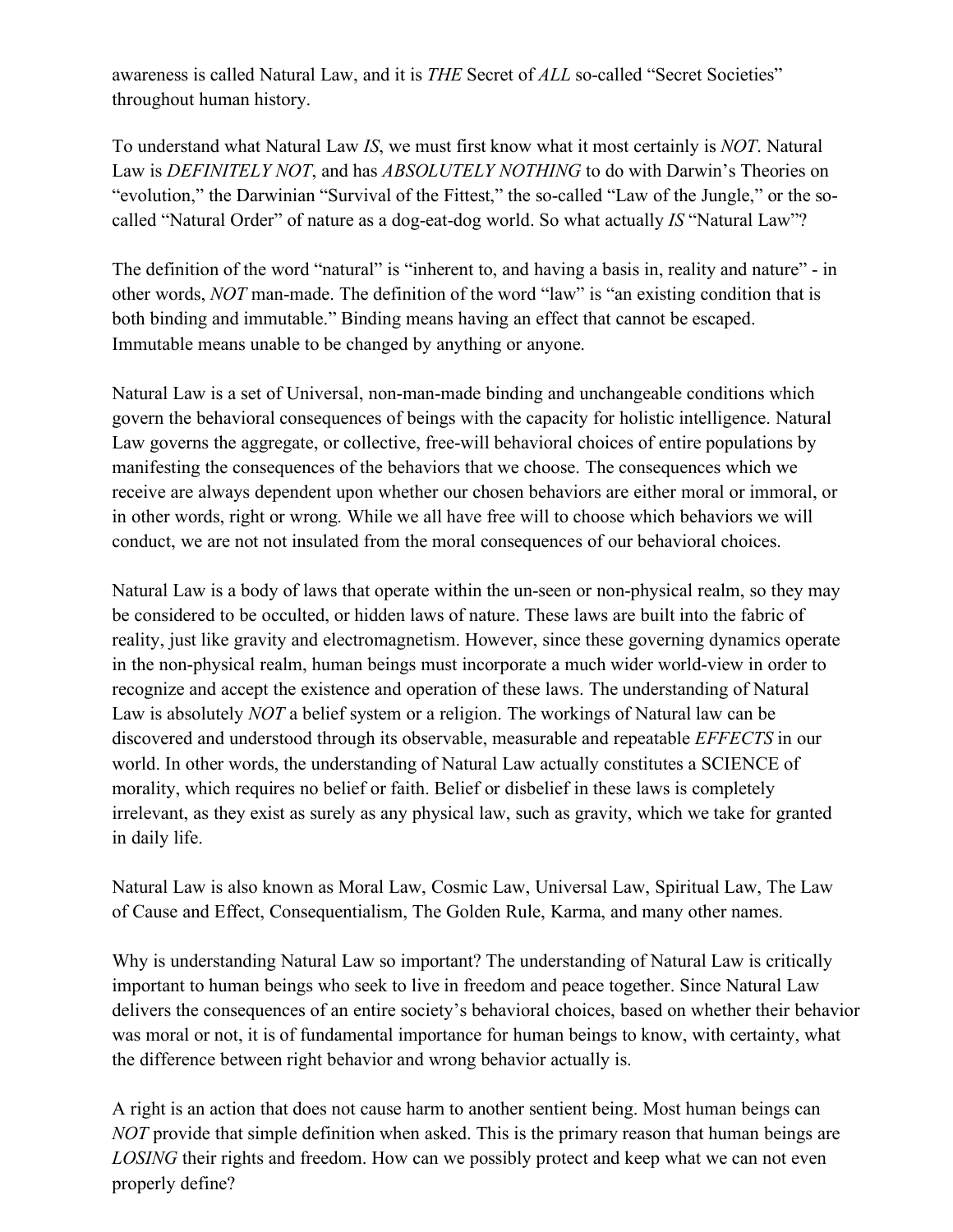A right must be defined in the negative. This means that we can arrive at an understanding of the infinite amount of rights we have by knowing the very small amount of actions that are *NOT* rights; actions which are wrong-doings; behaviors which *DO* cause harm to other sentient beings. This list of harmful behaviors includes murder, assault, rape, theft, trespass, coercion and willfully lying.

If we analyze each of the wrong-doings in turn we can find that they are all forms of theft, in one form or another. Murder is the theft of life which is not rightfully ours to take. Assault is the theft of another's well-being without right. Rape is the theft of free-will sexual interaction. Theft is the stealing of property. Trespass is the theft of the security of one's living domain. Coercion is the theft of free-will choice via violence or duress. And knowingly lying is the theft of necessary information which negatively impacts someone else's ability to engage in informed decisionmaking. These immoral behaviors are transgressions against Natural Law, and are all forms of theft which violate the rights of other sentient beings. Since all wrong-doings are forms of theft, the Natural Law of moral conduct can ultimately be summed up in two words: DON'T STEAL!

The Non-Aggression Principle is one of the main Principles of Natural Law. This Principle means that it is morally wrong to initiate aggression or violence upon other sentient beings. This brings us to another important principle of Natural Law, the Self-Defense Principle. Individuals always reserve the natural right to use physical force to defend themselves against acts of violence conducted upon them. Self-Defense is NOT, and should never be considered to be violence. Self-defense against violence is an inherent right of all sentient beings.

Most people would agree with the fact that the behaviors which cause harm to others are immoral actions. The problem arrives when we fail to hold EVERYONE to the same account regarding the morality of their actions. We must understand that EVERYONE has the same rights as everyone else, and there are no exceptions to this Law. If no individual possesses the right to perform a certain action because it results in harm to another, then NO ONE can "delegate" such a non-existent "right" to any other individual or group, and thereby magically turn a wrong-doing into a "right." In other words, EVERYONE possesses exactly the same natural, inherent rights as everyone else, and there are no exceptions to this rule for individuals in government, police, military, or any other societal institution. This is what is meant by equality under Natural Law.

If the laws of Man happen to align with the Natural Laws of morality, they are, by definition, redundant and therefore unnecessary. If man's law is in opposition with Natural Law, and therefore false and immoral, it can never be legitimately morally binding upon anyone. Because something is either legal or illegal does *NOT* make it moral or immoral. Recognizing this, we can then arrive at the correct understanding that all so-called human "authority" is morally illegitimate because it is based upon coercion and violence, which is itself immoral behavior.

The belief system that certain people can somehow possess legitimate authority over others, or that some people have more or less inherent rights than others, is one of the most fundamental causes of unparalleled suffering and death in our world. Authority is, and has always been, an untrue, illusory, illegitimate and immoral *CLAIM*, which is, unfortunately, accepted and believed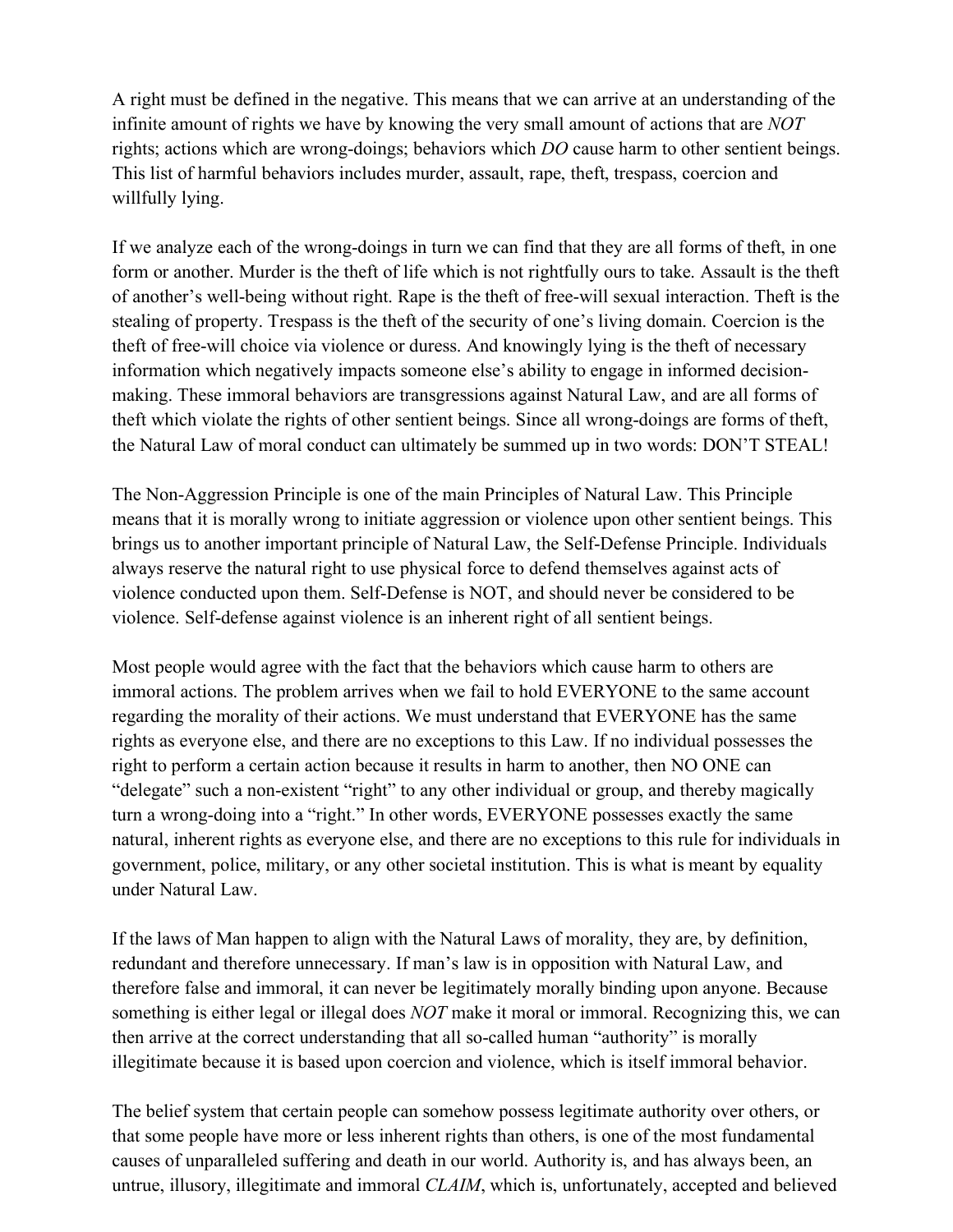in by most human beings with absolute religious fervor. The so-called delegation of authority to politicians, police, and military is inherently morally illegitimate, and cannot actually be done in nature, since it is impossible to bestow or delegate a "right" to someone else which no one possesses as an individual.

The only legitimate human interactions are those which are voluntary, meaning they are mutually agreed upon by *ALL* the involved participants. Man-made laws, including those which decree and enact behaviors such as taxation, prohibition, and licensure, are *NOT* voluntary in any way. They are commands of compliance, which are always backed by the threat of violence or actual violent behavior. Man-made laws are the arbitrary decrees of a ruling class calling themselves "government," who are believed to possess a magical "right to rule." Their subjects, the people living under their so-called jurisdiction, are believed to have a "moral obligation" to obey this ruling class's arbitrary commands called "laws." Understanding that such a system is entirely based in behavior that is coercive, violent and immoral, and conducted to bring human behavior into compliance with the will of a dominating ruling class, we can arrive at the unwavering truth that the term "government" is simply a euphemism for slavery.

And that is what the Human Condition truly is: Slavery. Slavery exists when certain individuals make a claim upon the body or the fruits of the labor of others, making them subject to them through violent and coercive means. Slavery can exist in an OVERT form, in which those being enslaved are physically imprisoned and subjected to the confiscation of *ALL* their labor. Or it can exist in COVERT form where mental manipulation is used to legitimize or justify the duress, coercion and violence that is used to perpetuate the immoral conditions in which people are unjustly kept.

There is a reason the condition of human slavery continues on and on. This immoral human condition is maintained by the occult ruling class manipulating people into a state of ignorance and confusion regarding the actual difference between Right and Wrong. The difference between right behavior and wrong behavior is OBJECTIVE, meaning it is NOT based upon the perceptions or opinions of human beings, but rather, such a difference in behavior exists in Nature, purely independently of subjective human perception or opinion. Morality does not change based upon feelings, religion, belief, location, time, or the preferences and whims of man's law. These things have no bearing upon true morality. What is moral in one place and time is moral at all places and times, and what is immoral in one place or time is immoral everywhere and at any time.

The knowledge of this objective difference between right and wrong behavior is called Conscience. Conscience is the knowledge of whether any particular behavior in question does or does not cause harm to another, and therefore whether it is right or wrong. The problem is that most people do NOT possess this knowledge, or they are extremely confused regarding it.

To behave with right action is moral, and to behave with wrong action is immoral, yet this fundamental understanding is often grossly misunderstood. People do not get to decide what morality is. Morality is based upon whether an action causes harm or not. This dynamic exists inherently in the natural word. The inherent rights of human beings are their inalienable universal birthright, and can never be granted or removed by any action or process of mankind.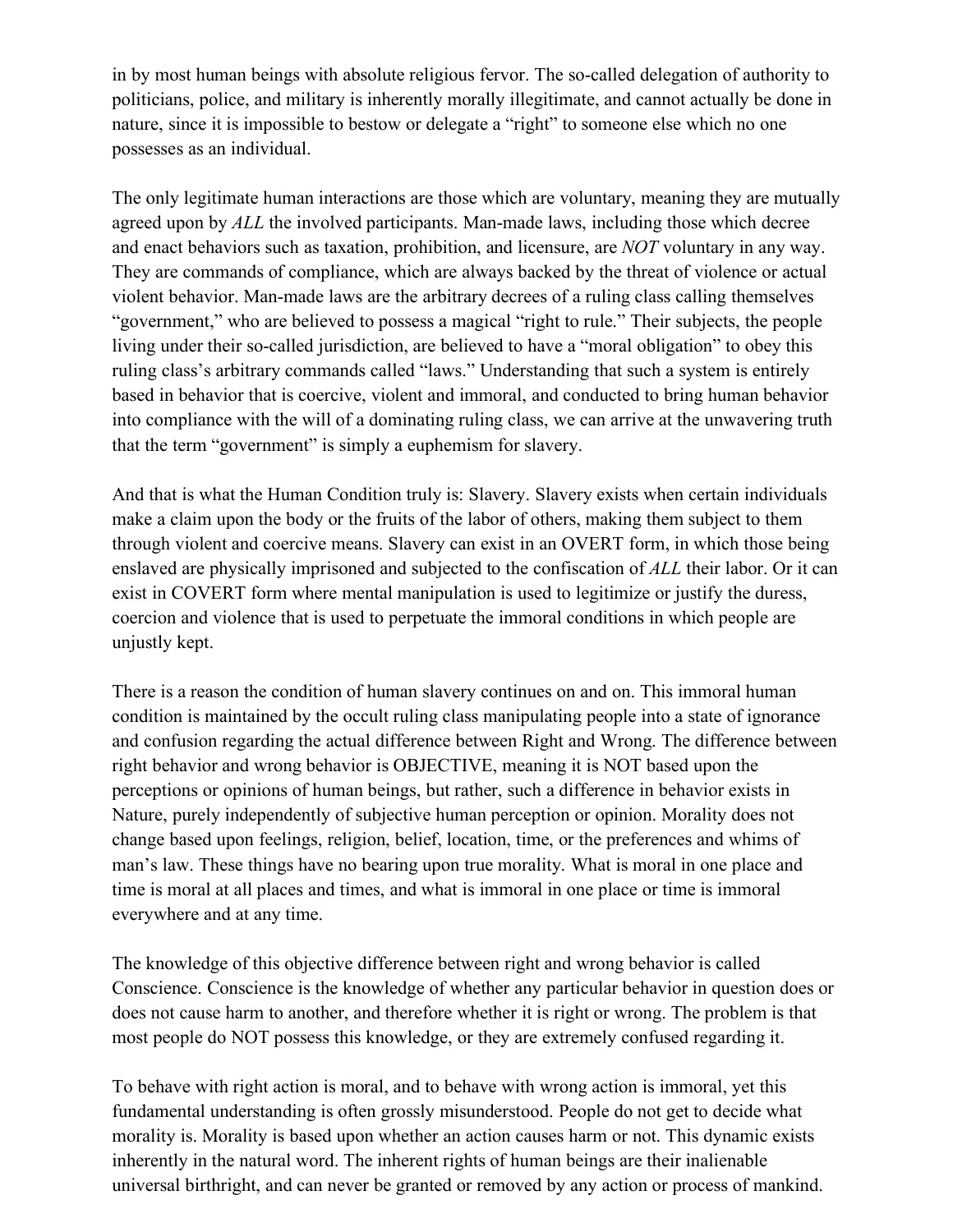Our rights come from Nature, meaning they are pre-existing and inherent to Creation itself.

It seems so simple that we as human beings should willfully choose to take right action; to honor and respect the rights of others not to be harmed; to treat others with the same respect with which we expect to be treated; *NOT* to steal the life, well-being, property, rights, or free will of others. Yet it is not as simple as it may seem. True right action is elusive at best and deliberately ignored at worst. And this brings us to the crux of the matter, which is what Mark refers to as "The Law of Freedom."

The Law of Freedom governs the states of freedom or slavery of entire populations of beings who possess the capacity for holistic intelligence, or the ability to comprehend objective morality. The Natural Law of Freedom dictates that, as a society collectively becomes more moral, they collectively become more free, and as a society collectively becomes more immoral they collectively lose their freedom and become more enslaved.

The freedom or slavery of an entire society is hinged upon whether that society behaves, in the aggregate, morally or immorally. Since most people still do not truly know the objective difference between right and wrong behavior, they are constantly making judgements that do not align with Natural Law. As more and more people act in such an ignorant capacity with respect to Natural Law, this conduct becomes a fundamental source of disorder and chaos in our society as a whole.

In other words, the Law of Freedom could be summarized like this: As the aggregate moral behavior in any given society increases, the aggregate freedom of the members of that society also increases, and as the aggregate moral behavior in any given society declines, the aggregate freedom of the members of that society also declines. Even more simply put: As morality increases, freedom increases; and as morality declines, freedom declines.

Therefore, human freedom is entirely dependent upon educated judgements that align with Natural-Law-based morality - the objective knowledge of the difference between right and wrong behavior. Believe it or not, you have just been given the SECRET OF SECRETS of all secret societies throughout human history.

Moral Relativism is the belief that there is no objective difference between right and wrong behavior. Moral relativists believe that morality is relative or subjective, meaning that right and wrong change with respect to time and location depending upon human perception and opinion, likes and dislikes, whims and preferences. Moral Relativism is the belief that human beings may decide for themselves what right and wrong are, and that humans are the arbiters of right and wrong based upon their likes and dislikes at any given time or place.

It is absolutely essential for humanity to recognize that Morality is objective, and that it is most certainly *NOT* based upon human perception or opinion. There is definitely an objective difference in nature between right behavior and wrong behavior, because right behavior does *NOT* cause harm to others, whereas wrong behavior *DOES* cause harm. These dynamics exist within, and are inherent to, the natural world.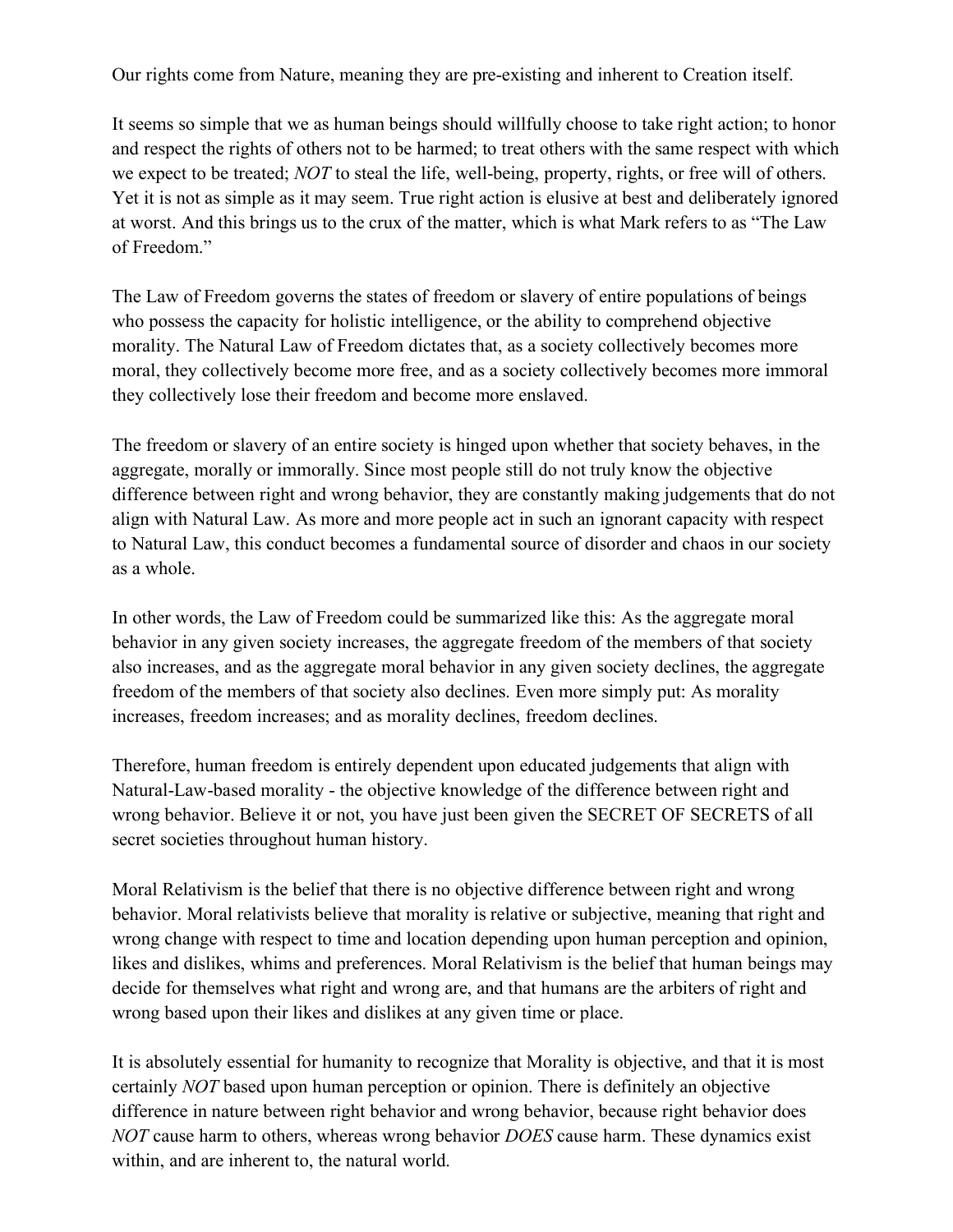The prevalence of Moral Relativism in human thought today is one of the main factors which solidify slavery as the current human condition. Since aligning human behavior with Natural Law hinges upon knowing the objective difference between right behavior and wrong behavior, if most members of a society accept that there is no such thing as a truth about those objective differences, that society can never consistently behave morally, and therefore they can never truly be free. True Freedom can never exist in a society that embraces Moral Relativism - a society where people believe there is no objective difference between right and wrong behavior. Knowing the objective difference between right and wrong, and then willfully choosing right action over wrong action is the foundational basis for the manifestation of the condition of Freedom. If human beings remove that foundation by declaring that there is no objective morality, they will *NEVER* be able to manifest a condition of genuine freedom in their lives.

Understanding true objective morality will help humanity to recognize the fundamentally flawed belief in the legitimacy of human "authority" and government. By doing so, all human interaction can become voluntary and free from the immorality of violence and coercion. If we want a world based in REAL freedom, we must understand that truth is independent of our perception and that objective morality exists and we can come to KNOW it. If people learn the true difference between right and wrong behavior, humanity can become and remain free. If human beings continue to refuse this knowledge, and continue to accept erroneous beliefs such as "authority" and Moral Relativism, humanity is going to remain enslaved.

We have a choice as a people. We can use our free will to change our behavior and bring it into alignment with Natural Law by choosing morally right action, or we can choose to behave immorally by choosing to perpetuate a system based in violence, coercion, and moral relativism. Will we continue down the path of slavery, watching our inherent human rights stripped from us little by little? Or will we embrace the moral principles of Natural Law and create a society where each individual's, life, rights, and freedom are respected and protected because we each recognize our own inherent sovereignty, and the sovereignty of all other sentient beings? The Law of Freedom will manifest our reality in either direction based upon our collective moral choices.

Mark Passio's unwavering dedication to delivering the message of Natural Law for a decade in every conceivable form has gone virtually unnoticed by humanity as a whole, and society continues its descent into immorality, chaos and slavery. Far too few understand or take heed of his warnings and even fewer speak out. Mark is seeking peers and allies in the war for our very freedom that is before us.

Our One Great Work is to end the Human Condition of slavery. This arduous task begins with the self and extends to our friends and family, our communities and our world. Speaking out is an extreme act of defiance because those who are currently in power seek to keep their power by exploiting the ignorance of mankind. There is so much human ignorance in the world today regarding the issue of morality that the situation can seem hopeless. Becoming aware of the level of ignorance that exists, we also must come to see that the only solution to the Human Condition of slavery is to spread the understanding of Natural Law and make it common-sense knowledge for everyone. The Dark Occultists who are currently controlling humanity seek to continue to hide this understanding, and to prevent it from becoming everyday common-sense knowledge on a world-wide scale.